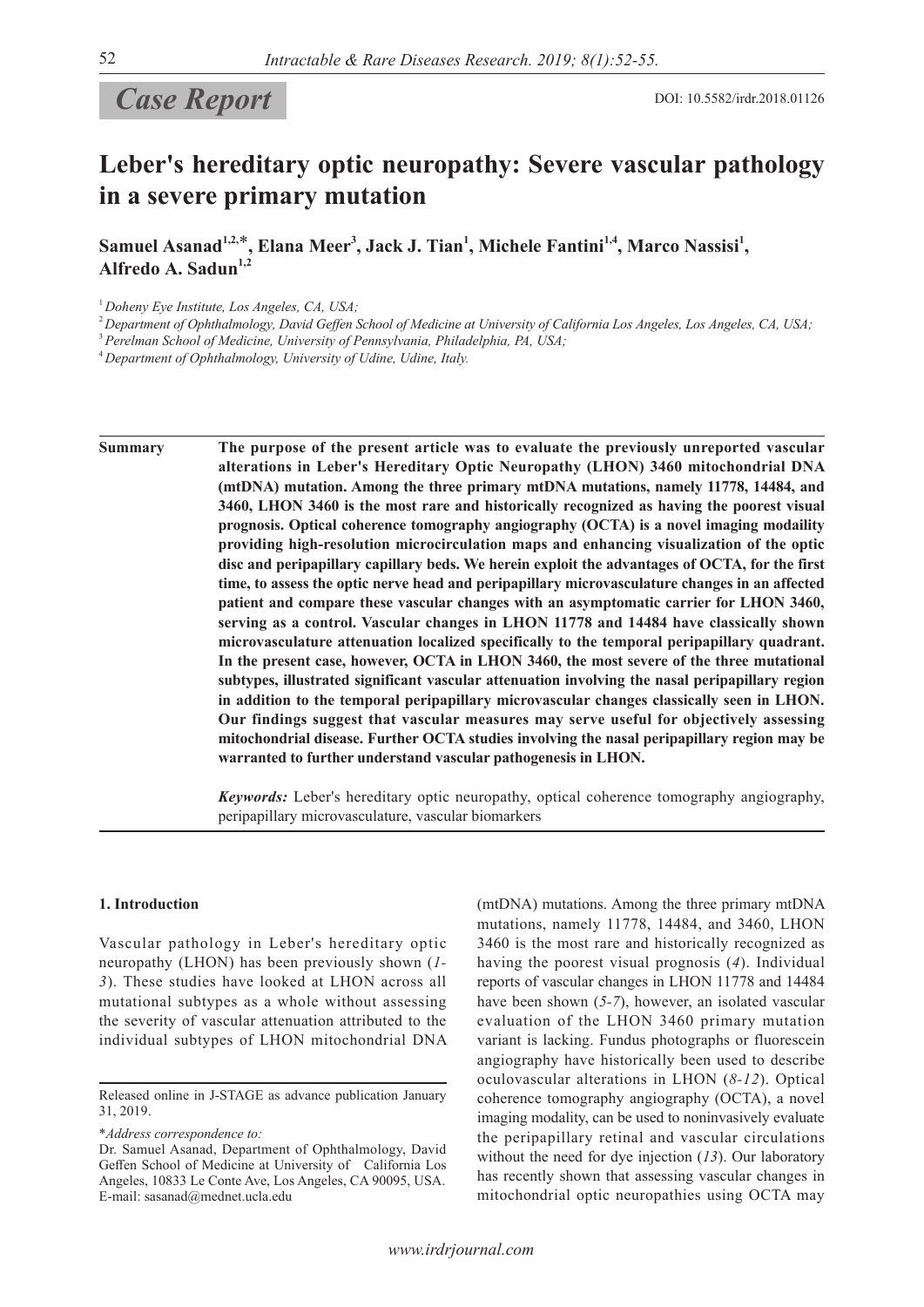

**Figure 1.** Shows images of the right and left eyes in the LHON patient. Disc photographs **(A, E)** show temporal pallor (yellow circle) and peripapillary telangiectatic blood vessels along with vascular tortuosity (yellow arrows) for the right **(A)** and left eyes **(E)**, respectively. Humphrey visual field testing revealed cecocentral scotomomas more severe in the left **(F)** than in the right eye **(B)**, having mean deviations (MD) of -3.82 and -2.75, respectively. Spectral-Domain optical coherence tomography (SD-OCT) imaging of the peripapillary nerve fiber layer (pRNFL) **(C,G)** showed relative axonal swelling, most pronounced in the inferior and superior quadrants of the right **(C)** and left **(G)** eyes, respectively. SD-OCT imaging of the macular retinal ganglion cell and inner plexiform layers (RGC-IPL) **(D,H)** revealed diffuse ganglion cell atrophy, more severe in the primarily involved left eye **(H)**  than the secondarily involved right eye **(D)**.

offer several advantages including supplementing our understanding of LHON pathophysiology (*2,3*). In contrast to 11778 and 14484, there are currently no clinical trials for the 3460 mtDNA mutation, the most severe of the three primary LHON mutations (*4*). Therefore, further evaluation of vascular parameters in mitochondrial optic neuropathies may be warranted to serve as an objective measure of disease progression, and monitoring the efficacy of purported therapies. Given the severe nature of the 3460 mtDNA mutation, we hypothesized that vascular attenuation would similarly be more severe in LHON 3460 expanding beyond the classically observed temporal peripapillary region. We hereby report the optic nerve head (ONH) and peripapillary microvasculature changes associated with LHON 3460 using an advanced imaging modality known as OCTA.

# **2. Case Report**

A 22-year-old male with LHON, genetically confirmed for the 3460 mtDNA mutation, presented to the Doheny Eye Center in September 2018 with a 2-month history of vision loss beginning with the left eye, followed by vision loss in the right eye one month later. Family history was significant for bilateral vision loss in the mother's cousin at age 30. The patient endorsed alcohol consumption amounting to two to three bottles of beer per day. The patient also had a one-year history of exposure to kitchen smoke, having an occupation as a

restaurant server. The patient began Idebenone 250 mg PO TID and was scheduled for a 6-month follow up.

Best-corrected visual acuities (BCVA) were 20/200 in the right eye (OD) and 20/400 in the left eye (OS). Fundus examination revealed temporal pallor, peripapillary telangiectasias, and pseudo-edema in both eyes (OU) (Figures 1 A and 1E). Pupils were equal and reactive to light with no afferent pupillary defects. The patient exhibited dyschromatopsia on Ishihara plate testing, scoring 5/14 OD and 2/14 OS. Humphrey visual field (HVF) testing showed mild, bilateral cecocentral scotomas (Figures 1B and 1F). Structural OCT displayed bilateral retinal nerve fiber layer (RNFL) pseudoedema (Figures 1C and 1G) and retinal ganglion cell complex (RGCC) thinning (Figures 1D and 1H). OCTA images of the ONH and peripapillary superficial vasculature were obtained using Spectral Domain-OCT (Cirrus HD-OCT, software V.6.0; Carl Zeiss Meditec, Inc., Dublin, CA, USA; the scan size of the optic nerve head was 6 **×** 6 mm). The same set of images were acquired for the patient's 38-year-old mother, sharing the mtDNA 3460 mutation, though asymptomatic with no significant past medical history, thus serving as a control and compared (Figure 2). Close inspection of the superficial vascular networks demonstrated visible attenuation of the temporal microvascular networks of the ONH and peripapillary area (yellow circles) along with peripapillary telangiectatic blood vessels and vascular tortuosity (yellow arrows) greater for the patient's right (Figure 2B) and left eyes (Figure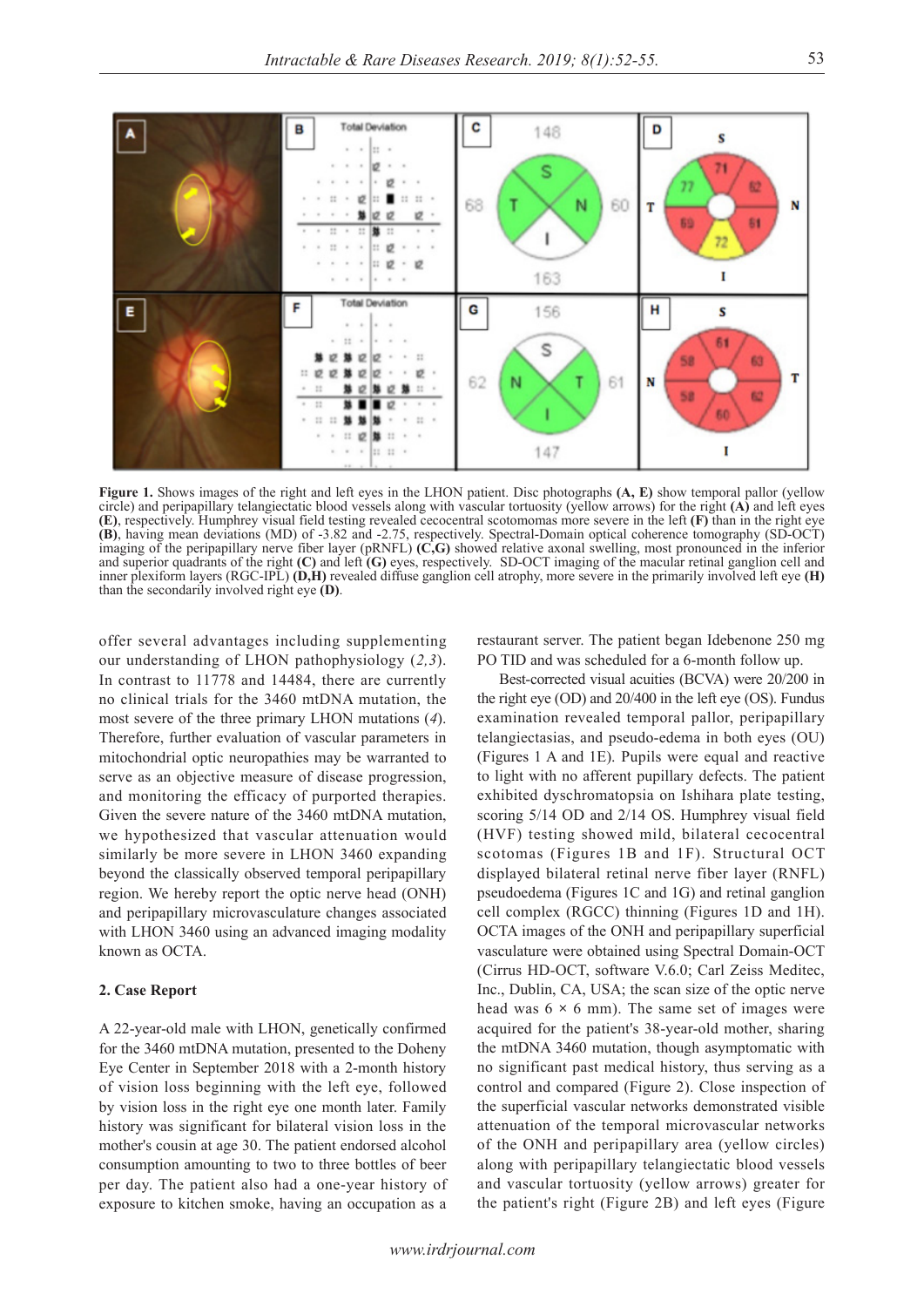

**Figure 2.** Shows optical coherence tomography angiography (OCTA) images **(A-C)** of the superficial vascular networks for the peripapillary nerve fiber layer (pRNFL) in the asymptomatic LHON mtDNA3460 carrier (patient's mother) **(A)**, and affected LHON mtDNA 3460 patient right **(B)** and left **(C)** eyes. OCT cross-sections **(D-F)** show overlaying retinal flow (red) on OCT reflectance (gray scale).

2C) relative to the asymptomatic mother (Figure 2A). Intriguingly, however, vascular attenuation was also seen in the nasal peripapillary region as well (orange circles). OCT cross-sections (Figures 2D and 2F) overlaying retinal flow showed significant perfusion defects in the temporal and nasal peripapillary nerve fiber layer in the affected patient (Figures 2B and 2C: red arrows) relative to the asymptomatic mother, where perfusion was preserved in these correspoinding areas (Figure 2D: green arrows).

### **3. Discussion**

OCTA provides high-resolution, noninvasive visualization of the ONH and peripapillary microvasculature (*13,14*). We hereby characterize the vascular alterations associated with LHON 3460, the most severe of the three primary mtDNA mutations, as seen in an affected patient and compared with an asymptomatic carrier, serving as a control. Peripapillary vascular alterations, classically observed on funduscopy, have been referred to as hallmarks of LHON (*9-11,15*). OCTA of our affected LHON 3460 patient similarly exhibitted these hallmark features of circumpapillary microangiopathy, dilated tortuous vasculature, and significant capillary dropout in the temporal region, corresponding with the small axons of the papillomacular bundle (PMB) (*15,16*). Similar vascular changes have been reported in LHON 11778 and 14484 (*15-17*). In contrast to 11778 and 14484 mutations, OCTA in our affected 3460 mtDNA patient illustrated significant vascular attenuation involving the nasal peripapillary region when compared

with the asymptomatic carrier, the temporal and nasal peripapillary microvasculature remained intact. In addition, nasal perfusion defects were more severe for the subacutely affected left eye (Figures 2C and 2F) compared to the acutely affected right eye (Figures 2B and 2E). Our laboratory recently investigated the vascular parameters in late disease stages in patients with chronic LHON (*2*). In the current case, however, we report the presence of nasal peripapillary vascular pathology even in the early stages of disease. These nasal peripapillary defects have not been observed in previously reported cases of in LHON 11778 and 14484 (*5,7*), which are classically referred to as less severe subtypes of LHON and exhibit vascular attenuation solely in the temporal peripapillary region. Further, OCTA of the asymptomatic LHON 3460 carrier revealed circumpapillary microangiopathy. This is consistent with previous studies and further confirms the subclinical vascular changes historically observed funduscopically in asymptomatic carrers (*11,17*).

Our findings demonstrate that the poor disease course characteristic of LHON 3460 is similarly reflected in the severity of vascular pathology. In our case of LHON 3460, vascular attenuation extended beyond the temporal peripapillary region and also involved the nasal peripapillary area. This supports the preferential involvement of the small axons comprising the PMB. However, the present study also illustrates that in cases of severe mitchondrial dysfunction such as in LHON 3460, surrounding peripapillary areas may also be secondarily involved. In conclusion, vascular changes may serve as useful objective measures of disease. To